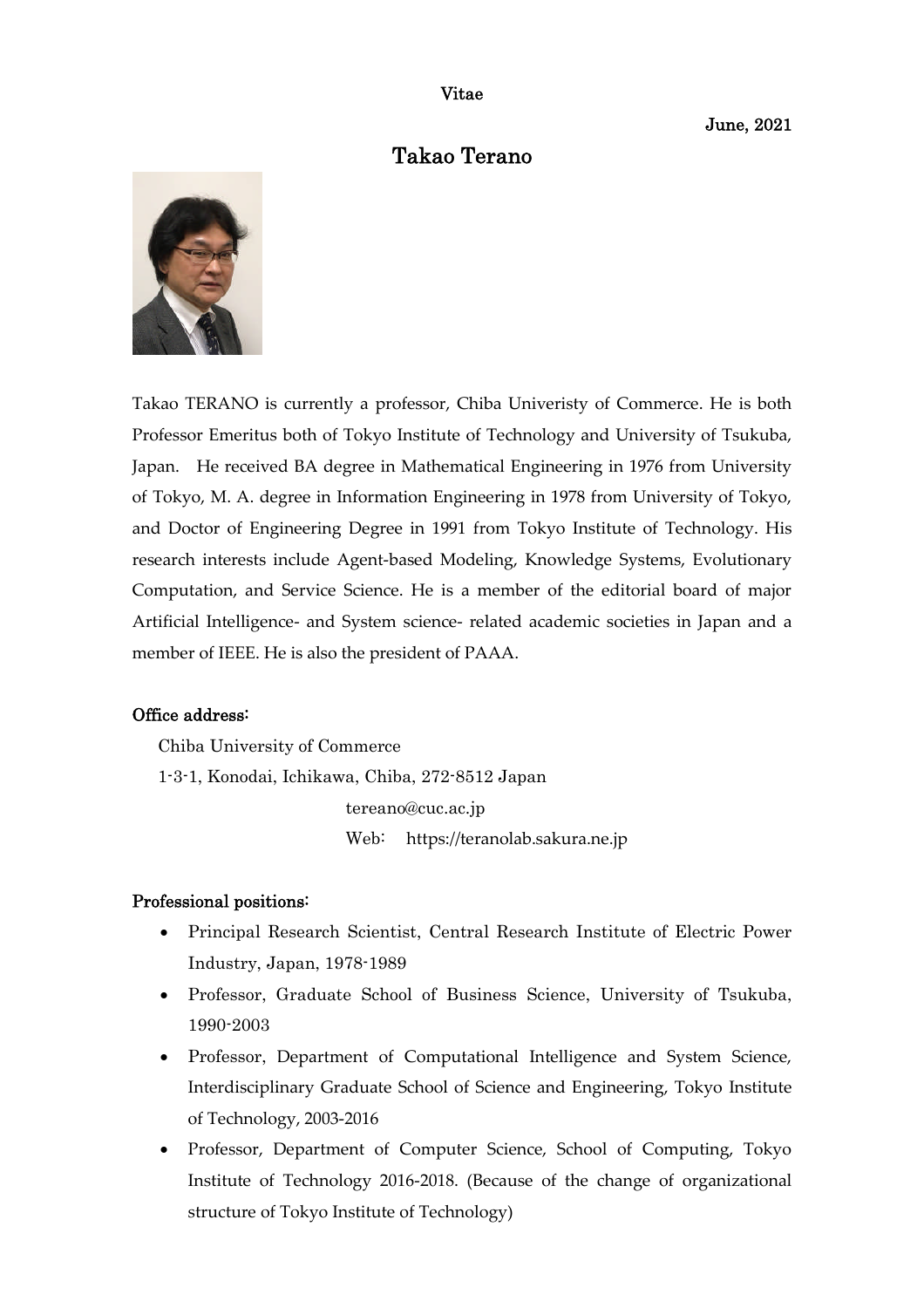- Research Fellow, Center for Research and Developent Strategy, Japan Science and Technology Agency 2012-2015
- Mamber of Scientific Board of Austrian Center for Dgital Production 2018-Present
- Professor, Chiba University of Commerce 2019-Present

## Recent articles in academic journals and/or conferences:

- Fernando Koch, Atsushi Yoshikawa, Shihan Wang, Takao Terano (eds.): Evolutionary Computing and Artificial Intelligence: Essays Dedicated to Takao Terano on the Occasion of His Retirement. (Communications in Comp & Inf. Sci. Book 999) Springer, 2019.
- Takao Terano: Gallery for Evolutionary Computation and Artificial Intelligence Researches: Where Do We Come from and Where Shall We Go. in Setsuya Kurahashi, Hiroshi Takahashi (eds.): Innovative Approaches in Agent-Based Modelling and Business Intelligence. Springer, pp. 1-8, 2018.
- Taisei MUKAI, Takao TERANO: Inter-Business Trading Structure Model with Agent-Based Simulation and Its Application to Real Data. SICE Journal of Control, Measurement, and System Integration 2019 Volume 12 Issue 1 11-19 https://doi.org/10.9746/jcmsi.12.11
- Takao Terano: This Is How I Feel About Complex Systems. in Fernando Koch, Atsushi Yoshikawa, Shihan Wang, Takao Terano (eds.): Evolutionary Computing and Artificial Intelligence Essays Dedicated to Takao Terano on the Occasion of His Retirement, Springer, pp. 1-7, 2019.
- Masaki Kitazawa, Satoshi Takahashi, Toru B. Takahashi, Atsushi Yoshikawa, and Takao Terano: Real Time Workers' Behavior Analyzing System for Productivity Measurement Using Wearable Sensor. SICE Journal of Control, Measurement, and System Integration, Vol. 10, No. 6, pp. 536-543, 2017.
- Takamasa Kikuchi, Masaaki Kunigami, Takashi Yamada, Hiroshi Takahashi, Takao Terano: Simulation on the Effect of Financial Regulation on Stability of Financial System and Financial Institution Behavior. Proc. SSC 2017 #272, 7 pp., Dablin, 20-17. Sept.25-29, 2017
- Satoshi Takahashi, Toru B. Takahashi, Akiko Orita, Atsushi Yoshikawa, Takao Terano: The More You Know, the Easier It Is to Learn: Requirements for a Support System to Facilitate Case Method Learning. Information and Systems in Education, Vol. 15, No. 1, pp.28-41, 2016. (Released on J-STAGE 20170317)
- Chao Yang, Bin Jiang, Isao Ono, Setsuya Kurahashi, Takao Terano: A Grid Based Simulation Environment for Agent-Based Models with Vast Parameter Spaces. Cluster Computing, Volume 19 Issue 1, March 2016.
- Yutaka Nakai, Yuhsuke Koyama, Takao Terano (eds.): Agent-Based Approaches in Economic Social Complex Systems VIII. Post-Proceedings of the AESCS Inernatioonal Workshop 2013, Springer Verlag, Agent-Based Social Systems 13, 2015.
- Satoshi Takahashi, Toru B. Takahashi, Atsushi Yoshikawa, Takao Terano: If Experience is Worth, How Experts Behave in a Manga Case Proc.DigitalWorld 2015, The Seventh International Conference on Information, Process, and Knowledge Management (eKNOW2015), pp. 159-165, 2015, Mar.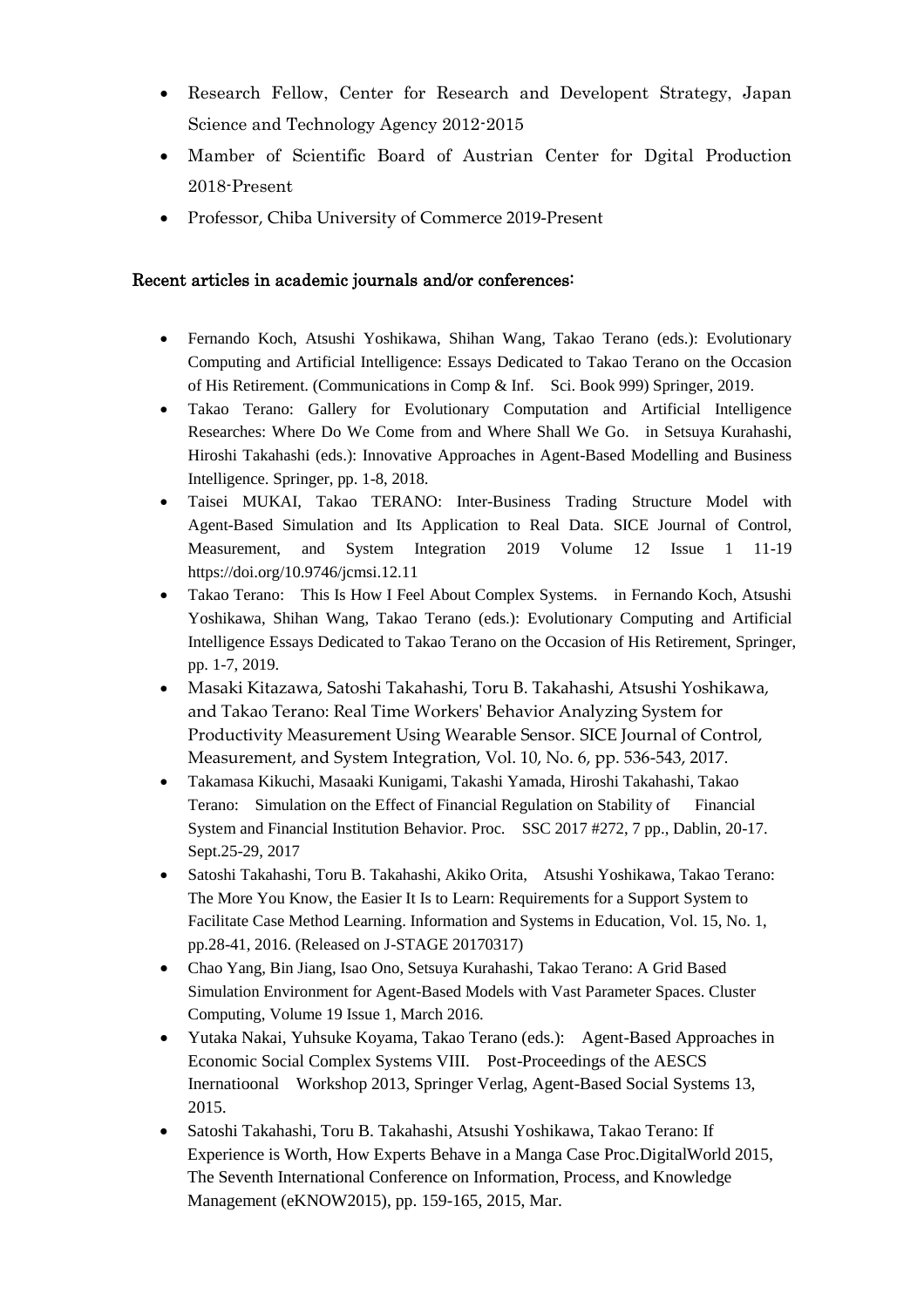- Ayako Ishiyama, Fusako Kusunoki, Satoru , Shigenori Inagaki Takao Terano: A Self-Made Personal Explanation Aid for Museum Visitors. Proc. Computation World 2015, The Seventh International Conference on Creative Content Technologies (CONTENT 2015), pp. 41-48, 2015, Mar.
- Mhd Irvan, Na Chang, Takao Terano: Designing a Situation-aware Movie Recommender System for Smart Devices. Proc. The Sixth International Conference on Information, Process, and Knowledge Management (eKnow 2014) pp. 24-27, March 2014.
- Tomomi Kobayashi, Satoshi Takahashi, Masaaki Kunigami, Atsushi Yoshikawa, Takao Terano: How can Start-up Business Firms Keep the Motivations of Employees? -Analyzing Organizational Management Strategies through an Agent Based Model-. Proc. The Sixth International Conference on Information Process, and Knowledge Management (eKnow 2014) pp. 173-178, March 2014.
- Chathura Rajapakse, Takao Terano: A Social Simulation Study of Customer Loyalty Formation from a Service-Dominant Logic Perspective. Proceedings of the 5th. World Congress on Social Simulation (WCSS 2014)(Edward MacKerrow, Takao Terano, Flaminio Squazzoni, Jaime Simao Sichman, eds.), pp. 221-233, 2014.
- Fumihiro Sakahira and Takao Terano: Rewindig the Dynamics between Two Japanese Ancient Descents -What would happen from the Jomon to the Yayoi Periods in Japan? #33 SOCIAL SIMULATION CONFERENCE 2014 (SSC'14).
- Fumihiro Sakahira and Takao Terano: Rewindig the Dynamics between Two Japanese Ancient Descents -What would happen from the Jomon to the Yayoi Periods in Japan? #33 SOCIAL SIMULATION CONFERENCE 2014 (SSC'14).
- Masaki KITAZAWA, Fumiaki SATO, Takashi YAMADA, Masakazu Takahashi, Takao TERANO: How Do Customers Buy Them at a Supermarket? Behavior Analysis from Real Observation and Agent Simulation. Proc. Second Asian Conference on Information Systems (ACIS2013), pp. 217-222, Nov., 2013.
- Takashi Yamada, Takao Terano: Rule learning with adaptive learning and quasi fictitious play in "do-it-yourself lottery" with incomplete information. Proc. The 8th International Workshop on Agent-based Approach in Economic and Social Complex Systems(AESCS2013) pp. 135-146, Sept. 2013.
- Satoshi Takahashi, Tomomi Kobayashi, Masaaki Kunigami, Takashi Yamada, Gaku Yamamoto, Atsushi Yoshikawa, Takao Terano: Relations between Partial Diversity and Organizational Performance in an Organizatrion. SICE Journal of Control, Measurement, and System Integration (SICE JCMSI), Vol. 6, No. 2, pp. 147-156, March 2013.
- Sayuri Yoshizawa, Takao Terano, Atsushi Yoshikawa: Assessing the Impact of Student Peer Review in Writing Instruction by Using the Normalized Compression Distance. IEEE Transactions on Professional Communication, 10.1109/TPC.2011.2172833, Vol. 55, No. 1, pp. 85-96, 2012.
- Yuan-Hsin Chen, Shi-Jinn Horng, Ray-Shine Run, Jui-Lin Lai, Rong-Jian Chen, Wei-Chih Chen, Yi Pan, Terano Takao: A Novel Anti-collision Algorithm in RFID Systems for Identifying Passive Tags. IEEE Transactions on Industrial Informatics (SCI 2/33, 2.356), Vol. 6, No.1, Feb. 2010, pp. 105-121. (Best Paper Awarded 2011, IEEE Industrial Informatics)
- Masaaki Kunigami, Masato Kobayashi, Satoru Yamadera, Takashi Yamada, Takao Terano: A Doubly Structural Network Model: Bifurcation Analysis on the Emergence of Money. Evolutionary and Institutional Economics Review, Vol.7 No.1, pp.65-85, 2010.